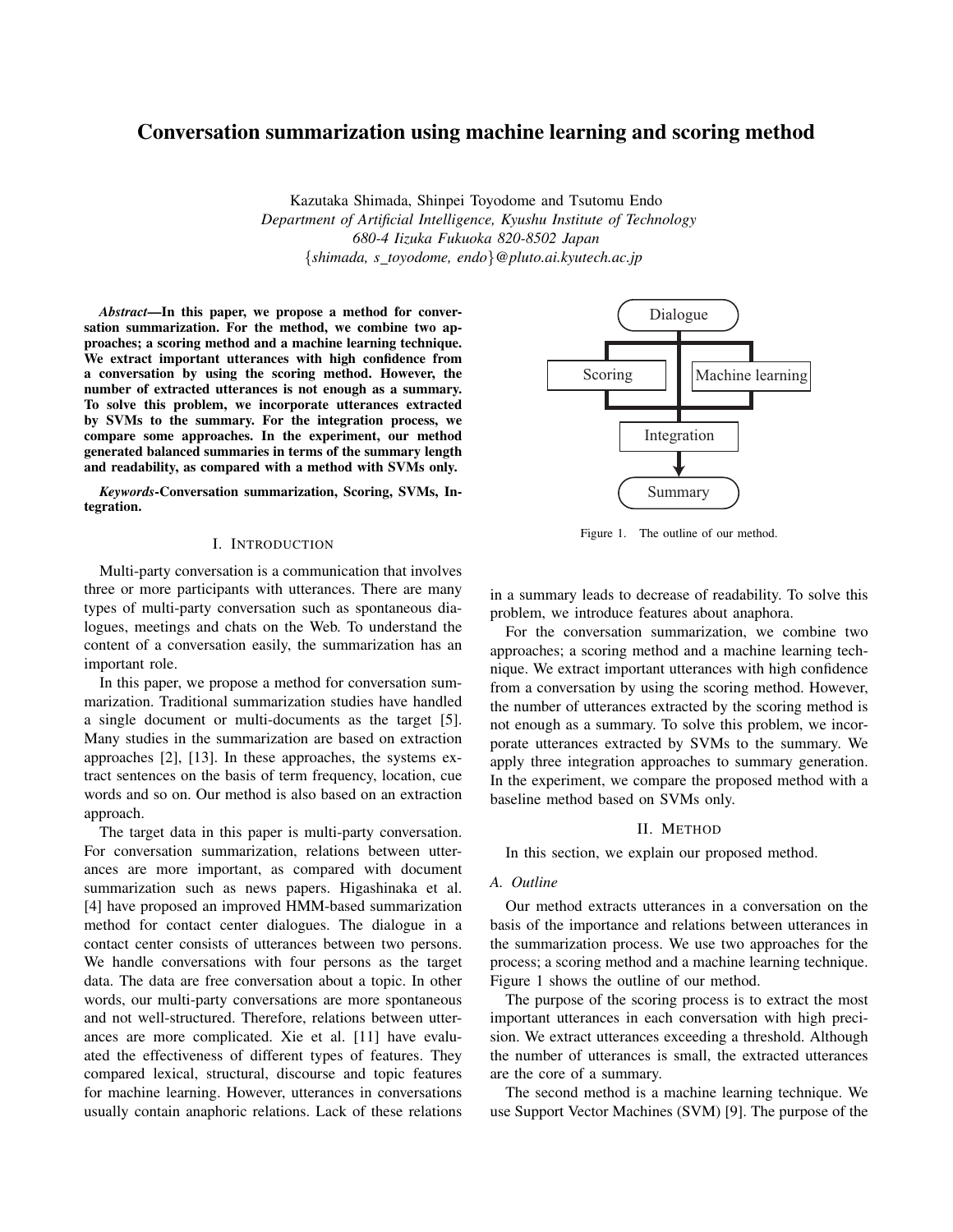method based on SVMs is to extract important utterances that are not extracted by the scoring method. The output of SVMs contributes to the improvement of the recall rate about a generated summary.

In the integration process, we combine the outputs from the two approaches. In this paper, we propose three patterns for the integration.

## *B. Scoring*

We compute a score of each utterance in a conversation. We apply the panoramic view system proposed by Sunayama and Yachida [8] to the scoring process. The method computed a score by word frequencies and conditional probabilities based on the co-occurrence frequency of words in sentences. They defined three types of keywords, (1) basic keywords, (2) topic keywords and (3) feature keywords, and then computed a score of each sentence by using the scores of the three keywords.

First, we divide each utterance in a conversation to morphemes by using a morphological analyzer<sup>1</sup>. In this paper, we handle nouns<sup>2</sup>, verbs and adjectives in each utterance. The score of a basic keyword is based on the frequency.

$$
key1(w) = frequency(w)
$$
 (1)

Next, we compute the second score. They defined words which often appear together with the basic keywords as topic keywords. The score of a topic keyword is computed as follows:

$$
key2(w) = \sum_{g \subset G} \frac{n(w \cap g)}{n(g)} \tag{2}
$$

where *G* is the set of basic keywords and  $n(g)$  is the number of utterances containing a basic keyword *g*.  $n(w \cap g)$  is the co-occurrence of  $w$  and  $g$ . We use words in the top 10  $\%$ of all as topic keywords.

Finally, we detect feature keywords and compute the score.

$$
key3(w) = \sum_{s \subset S} \frac{n(w \cap s)}{n(w)} \tag{3}
$$

where *S* is the set of topic keywords. The purpose of this score is to detect words that appear only in sentences containing the topic keywords. It is based on the idea that words consistent with the flow of topic keywords forming the main topic of the text and not appearing in other sentences are given high evaluations.

Then, we compute the score of each utterance by using three scores on word-level, namely *key*1, *key*2 and *key*3.

$$
sent1(U) = \sum_{w \subset T} key1(w) \tag{4}
$$

$$
sent2(U) = \sum_{w \subset T} key2(w) \tag{5}
$$

$$
sent3(U) = \sum_{w \subset T} key3(w) \tag{6}
$$

By using these equations, we obtain three scores on utterance-level. The score of an utterance is computed by the summation of these scores.

$$
score(U) = sent1(U) + sent2(U) + sent3(U) (7)
$$

Here we add a new factor to the scoring. We assume that a long utterance has an important role in a conversation. Therefore, we introduce a weighting factor basing on the number of morphemes in each utterance.

$$
finalScore(U) = score(U) \times \frac{MorpT}{AveMorp}
$$
 (8)

where *MorpT* is the number of morphemes in the utterance *U* and *AveMorp* is the average number of morphemes in one utterance in the conversation.

The purpose of the scoring process is to extract the most important utterances in each conversation with high precision. Therefore we set a strong limitation on the extraction. In this paper, we regard utterances with the top 10 % score of all as the important utterances in this scoring method<sup>3</sup>.

# *C. Machine learning*

One approach to extract important information is to utilize machine learning techniques. We apply SVMs to this summarization process. We use 19 features for SVMs. They are classified as (1) features in an utterance, (2) features between utterances, (3) features about anaphora and (4) features based on scores.

*1) Features in an utterance:* The first feature category consists of four features focusing on each utterance itself.

*•* Length:

Long utterances include much information and often contain high potential as important utterances. Therefore, we use the number of morphemes as the feature. *•* Presence of word:

- We set TRUE to the feature if an utterance contains a word that occurs twice or more in a conversation.
- Presence of verbs and adjectives:
- In spontaneous conversations, utterances without any verbs and adjectives often exist. We apply the presences of verbs and adjectives to the feature.

<sup>1</sup>We used Mecab. http://mecab.sourceforge.net/

<sup>&</sup>lt;sup>2</sup>We use nouns of which the frequencies are more than 2.

<sup>&</sup>lt;sup>3</sup>Here we use another limitation. Our method does not extract three or more consecutive utterances by one person. This is a heuristic rule.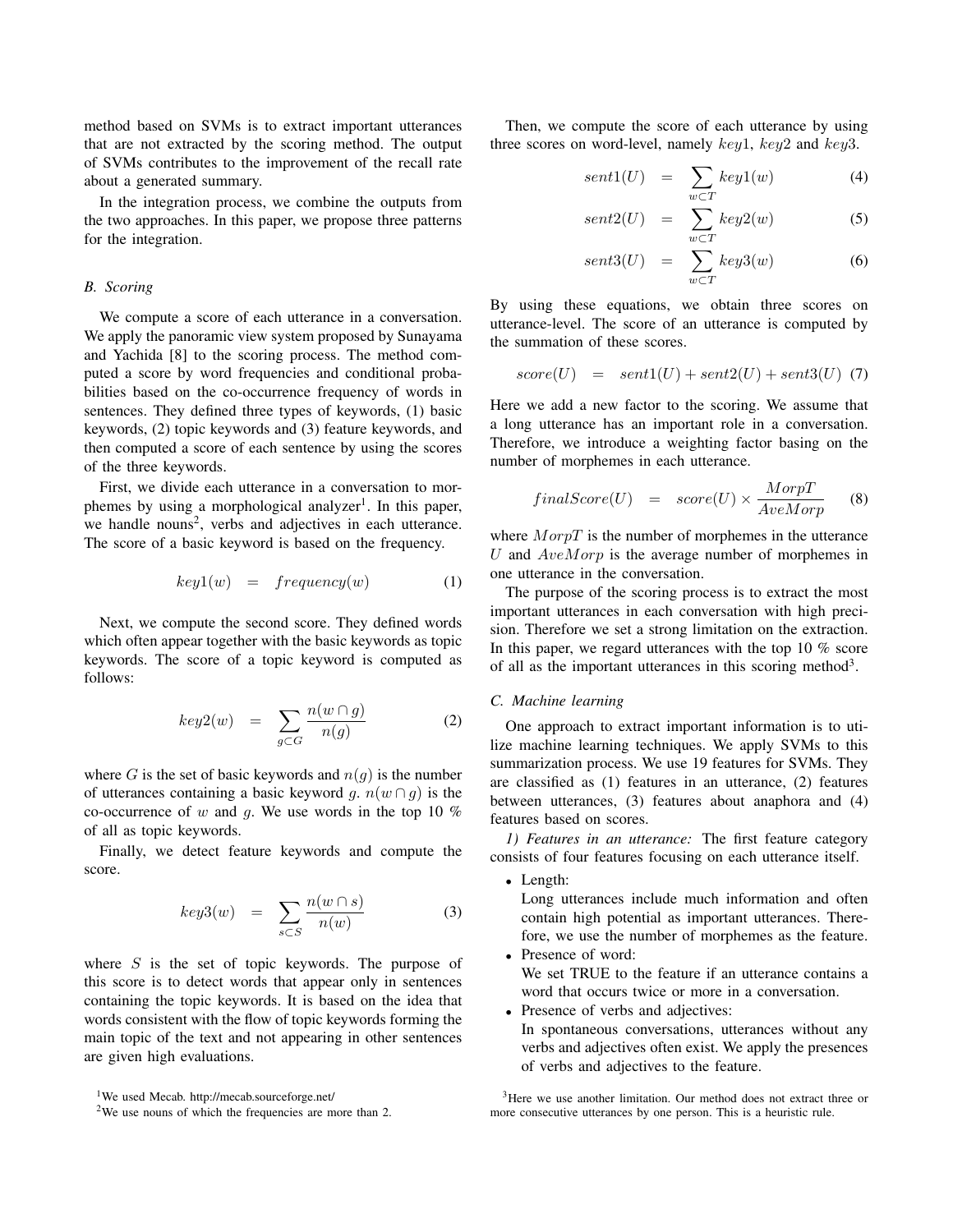• Interrogative:

Interrogative utterances often have an important role in a conversation because they are a turning point of a topic and contain strong context for previous and next utterances. Therefore, we use the presence of interrogative as the feature.

*2) Features between utterances:* The second feature category consists of six features about relations between utterances.

*•* Difference of length:

The next utterance of an utterance with high importance sometimes consists of a small number of words, such as expressions about agreement. Therefore we use the difference of the utterance length between the current utterance and the next three utterances<sup>4</sup>.

- Presence of word in the previous utterance: We also set TRUE to this feature if the previous utterance contains a word that occurs twice or more in a conversation.
- Presence of interrogative in the previous utterance: We also use the presence of interrogative in the previous utterance as the feature.
- *•* Same word in the previous utterance: If a word in the current utterance is included in the previous utterance, the current utterance contains high potential as important utterances because it indicates that the two utterances contain strong context. We handle nouns, verbs and adjectives for the feature.
- *•* Same word in the next three utterances: We also use the same word feature for the next three utterances.
- *•* Consecutive utterance:

If one person utters continuously, the second utterance sometimes is supplemental information. It often boosts the importance of the utterance. Therefore we use the presence of consecutive utterances of one person as the feature.

*3) Features about anaphora:* Anaphoric relation is one of the most considerable points in conversation summarization tasks. Nishikawa et al. [6] have reported the significance of handling of anaphoric relations. If a summary contains an utterance with an anaphora and does not contain an utterance with the antecedent, the readability of the summary dramatically decreases. Therefore, the features about anaphoric relations are of extreme importance. The third feature category consists of six features from three pairs.

- *•* Referring expression in the current utterance and referring expression in the next three utterances: These features are based on the presence of referring expressions such as "kore (this)" and "sotti (there)".
- *•* Connective expression in the current utterance and connective expression in the next three utterances:

<sup>4</sup>Actually, the difference is based on the number of morphemes.

These features are based on the presence of connective expressions such as "demo (but)", "shikamo (furthermore)" and "tadasi (unless)".

Response expression in the current utterance and response expression in the next three utterances: These features are based on the presence of response expressions such as "hee (heh)" and "un (Yes)".

*4) Features based on scores:* The fourth feature category consists of three features based on the scores in Section II-B.

- *•* Score of basic keywords: We use the score of *sent*1 (Eq. 4).
- *•* Score of topic keywords: We use the score of *sent*2 (Eq. 5).

*•* Score of feature keywords: We use the score of *sent*3 (Eq. 6).

Here, these scores are normalized in 0 to 1.

# *D. Summary generation*

The previous and next utterances of the important utterance extracted by our method are usually significant in the conversation summarization. They have an impact on the readability of the generated summary.

In this paper, we apply three approaches to the summary generation process. The basic summary consists of utterances by the scoring method including Eq. 8.

Method*P N* :

This method adds the previous and next utterances of each utterance in the basic summary to the summary.

Method<sub>*ML*</sub>:

This method adds utterances by SVMs to the summary. It selects one utterance with the high output score of SVMs between utterances in the basic summary.

Method<sub>*PNML*:</sub>

This method is the combination of Method $_{PN}$  and Method*ML*

Figure 2 shows an example of each approach.

## III. DATASET

For the machine learning and evaluation, we need a tagged corpus with an importance degree of each utterance. In this paper, we use the conversation corpus used in [7]. It consists of 10 spontaneous conversations with 1615 utterances<sup>5</sup>. The number of participants in each conversation is 4 persons. The participants had a talk about "Movies", "Games", "SNS" and so on.

For the conversations, three annotators judged the importance degree of each utterance in a phased manner. Figure 3 shows the process. We regard all utterances in each conversation as level-1. First, the annotator selected three quarters of utterances from all utterances (level-2).

<sup>5</sup>All utterances in the conversations are in Japanese.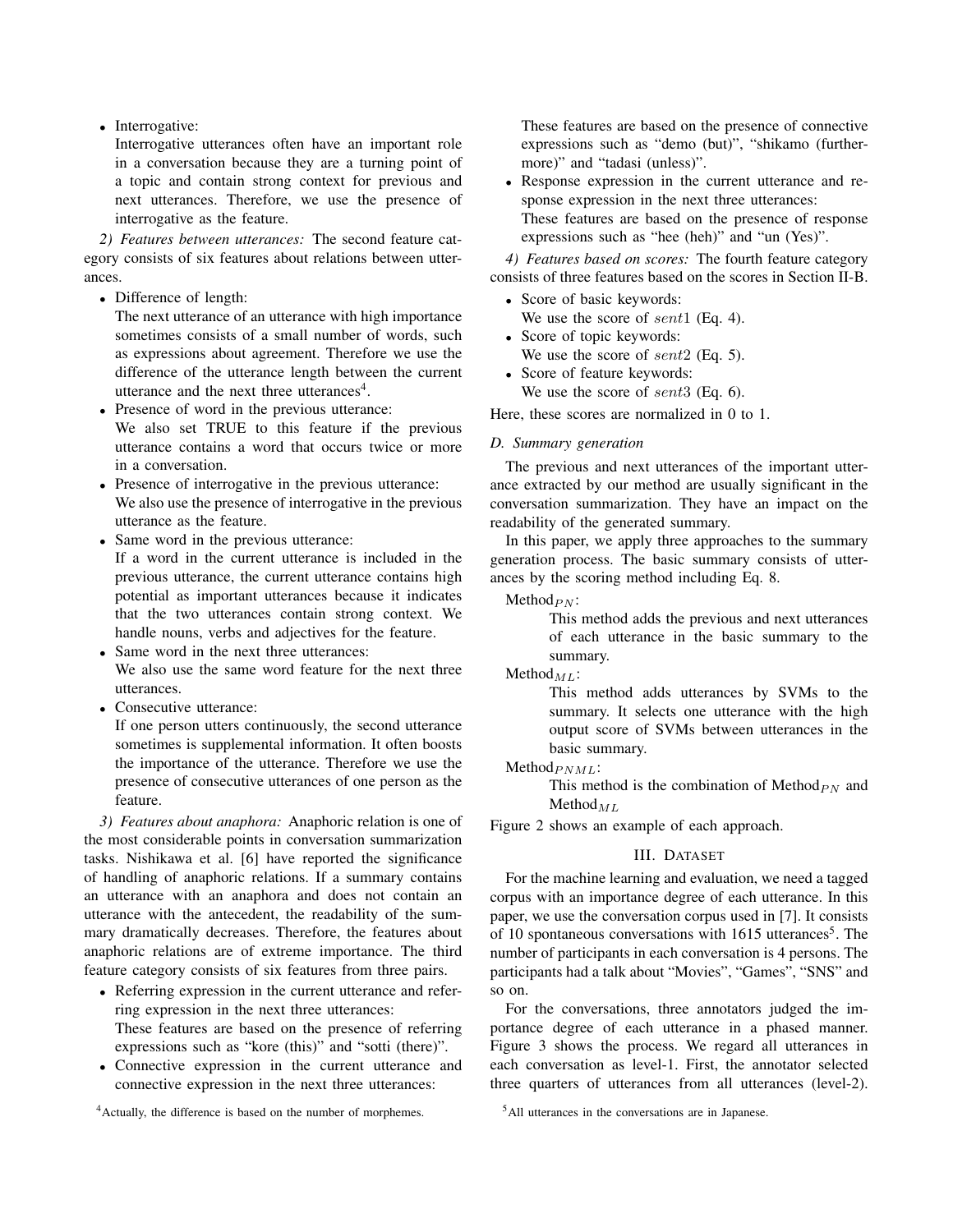

Figure 2. An example of the summary generation.



Figure 3. The annotation process.

Next, the annotator selected a half of utterances from the selected utterances (level-3). Then, the annotator selected a quarter of utterances from the level 3 utterances (level-4). Finally, we selected utterances obtaining the average level of three annotators which was more than 3, as the important utterances for the summarization.

The agreement between annotators is as follows: 0.59 for the Annotator 1 and 2 and 0.57 for the Annotator 1 and 3. Both the  $\kappa$  values are approximately 0.3 and not high<sup>6</sup>. We also compute the agreement as a two-class problem. In other words, we integrate the level 3 and 4 to "important" and 1

Table I RESULT OF THE SCORING

|               | Precision | Recall |       |
|---------------|-----------|--------|-------|
| Our method    | 0.948     | 0.194  | 0.323 |
| without Eq. 8 | 0.873     | 0.197  | 0.321 |

Table II RESULT OF SVM

| Feature | Precision | Recall | F     |
|---------|-----------|--------|-------|
| (1)     | 0.789     | 0.682  | 0.732 |
| (2)     | 0.754     | 0.626  | 0.684 |
| (3)     | 0.539     | 0.650  | 0.589 |
| (4)     | 0.728     | 0.561  | 0.634 |
| AL I    | 0.800     | 0.740  | 0.769 |

and 2 to "not important". In this situation, the agreements are 0.75 and 0.73 and the *κ* values are 0.50 and 0.46.

## IV. EXPERIMENT

In this experiment, first, we evaluated each utterance extraction method; Scoring and SVMs. Then, we evaluated the readability of the generated summaries.

#### *A. Accuracy of each method*

First, we evaluated the scoring method. Table I shows the experimental result. The scoring method with Eq. 8 outperformed the method without that in terms of the precision rate. The purpose of the scoring method is to construct the basic summary for the summarization process. Therefore, the scoring method with Eq. 8 was suitable, as compared with the method without that.

Next, we evaluated our method based on SVMs with 10 fold cross validation. We used the data mining tool WEKA [3] for the implementation. In the experiment, we compared the effectiveness of each feature category; (1) features in an utterance, (2) features between utterances, (3) features about anaphora and (4) features based on scores. Table II shows the experimental result. The most effective feature category was (1) features in an utterance. In particular, the length feature was effective for the accuracy. The best accuracy was produced by the combination of all features.

#### *B. Evaluation of summary*

Next, we evaluated the outputs of the summarization process. We generated summaries from 5 conversations in a qualitative manner. We compared our three methods with a baseline. The baseline summary consisted of all outputs from SVMs. Figure 4 shows an example of the output of our method. In the figure, the utterances with a rectangle are the output from the scoring method. The utterances with "\*\*" are the outputs from SVMs and they are selected by

<sup>&</sup>lt;sup>6</sup>The average value of the mean squared errors between them, namely the annotator 1, 2 and 3, is approximately 1.2.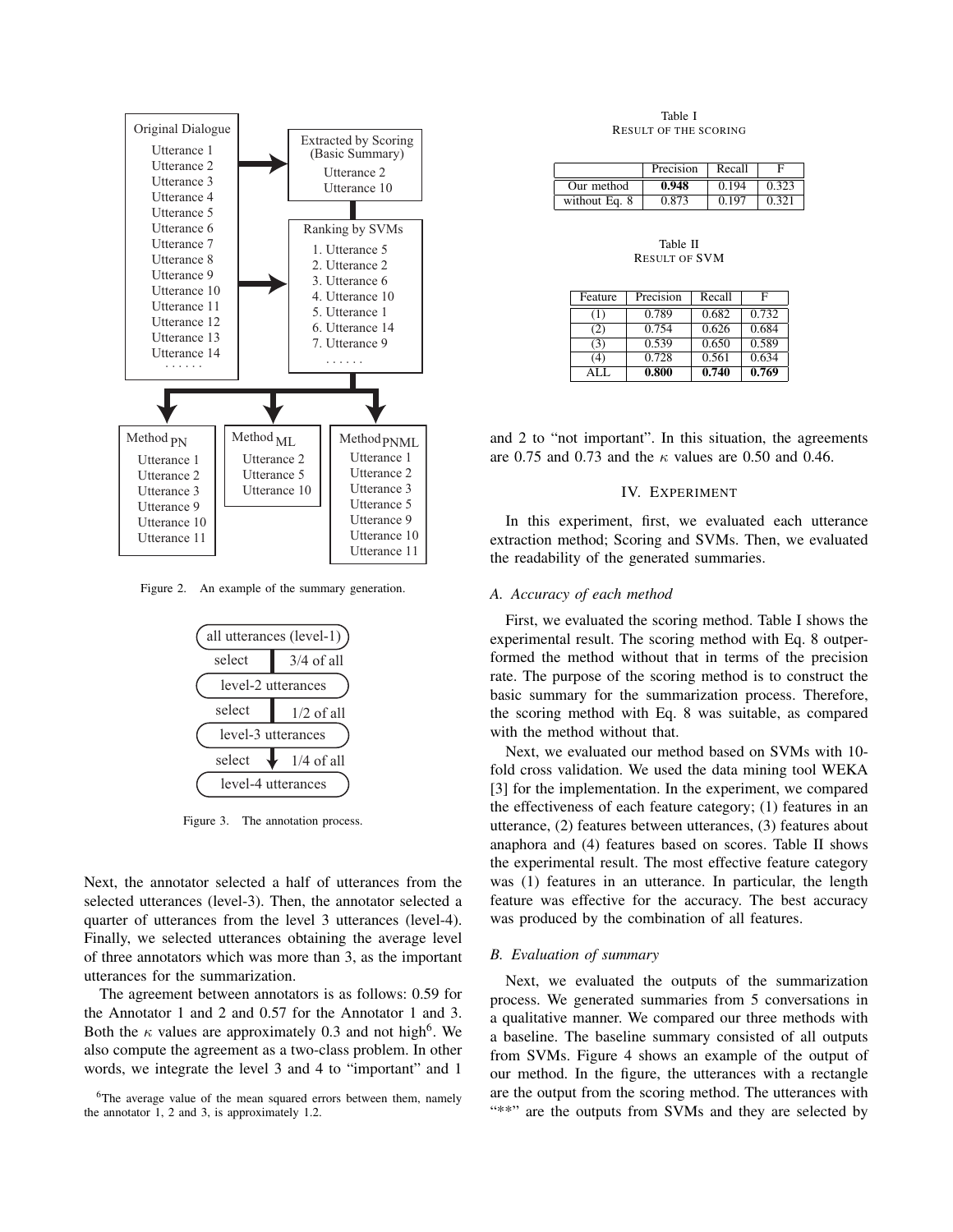| D: Do you do SNS? **                                             |
|------------------------------------------------------------------|
| B: Ya.                                                           |
| A: Facebook and                                                  |
| C: Yup. I do.                                                    |
| D: I use Twitter. <sup>++</sup>                                  |
| D: Ameba Pigg is a kind of SNS?                                  |
| B: Well, I suppose it's a SNS. <sup>++</sup>                     |
| C: Meh, maybe.                                                   |
| A: There is something about Ameba Pigg in recent days.**         |
| B: Huh?  Happening?                                              |
| C: I don't know.                                                 |
| A: You know, elementary school kid and junior high-school        |
| student were . <sup>++</sup>                                     |
| A: They cracked passwords of some persons.                       |
| C: Ah! Ah! I remember now. <sup>++</sup>                         |
| C: The passwords were the date of birth or something             |
| B: Ya, ya!                                                       |
| B: Anyway, Mixi is SNS, isn't it? My first SNS is Mixi. **       |
| $C: I$ agree.                                                    |
| B: Me too.                                                       |
| C: That is the encounter with SNS for many people. <sup>++</sup> |
| B: I think a number of people do Mixi only.                      |
| $D: Yup.++$                                                      |
| D: Oh, Mobage, Mobage might be my first SNS. **                  |
| B: I've not played Mobage.                                       |
| $A:$ Me too.                                                     |
|                                                                  |

Figure 4. An example of the output from Method $P NML$ .

the principle of the method<sub>ML</sub><sup>7</sup>. The utterances with "++" are the output by the method $P_N$ . Therefore, Fig. 4 is an output of the method<sub>PNML</sub> because it is the integration of the method<sub>*ML*</sub> and method<sub>*PN*</sub><sup>8</sup>.

In the experiment, three test subjects evaluated the outputs from three methods and the baseline with the following points; (1) readability, (2) understandable and (3) quantity of the summary. The evaluation point of "understandable" was the suitability of the context of summary. The evaluation point of "quantity" was the adequacy of the size as the summary. First, the test subjects received four summaries by our methods simultaneously. Then, they compared the summaries and judged the scores of each summary. The score range from the test subjects was 1 (Bad) to 5 (Good) points. We rank each method on the basis of the average score of each criterion.

Table III shows the ranking for each conversation. In the ranking, the baseline and Method $_{PNML}$  were ranked in the 1st place for three conversations and two conversations, respectively. Table IV shows the average ranking for each method. In the evaluation score, there was a

Table III THE RANKING OF EACH DATA.

| ID               | 1st                               | 2nd                               | 3rd                             | 4th                             |
|------------------|-----------------------------------|-----------------------------------|---------------------------------|---------------------------------|
| $\mathsf{C}1$    | <b>Baseline</b>                   | $\overline{\text{Method}}_{PNML}$ | Method <sub><i>PN</i></sub>     | Method $_{ML}$                  |
| C2               | <b>Baseline</b>                   | $\overline{\text{Method}_{PNML}}$ | Method <sub><i>PN</i></sub>     | $\overline{\text{Method}}_{ML}$ |
| $\overline{C}$ 3 | <b>Baseline</b>                   | $\overline{\text{Method}_{PMML}}$ | $\overline{\text{Method}}_{PN}$ | $\overline{\text{Method}}_{ML}$ |
| C <sub>4</sub>   | $\overline{\text{Method}_{PNML}}$ | <b>Baseline</b>                   | $\overline{\text{Method}}_{ML}$ | $\overline{\text{Method}_{PN}}$ |
| C <sub>5</sub>   | $\overline{\text{Method}}_{PNML}$ | <b>Baseline</b>                   | $\overline{\text{Method}}_{ML}$ | $\overline{\text{Method}}_{PN}$ |

Table IV THE AVERAGE RANKINGS OF EACH METHOD.

| Baseline | $Method_{PNML}$ | $Method_{PN}$ Method <sub>ML</sub> |     |
|----------|-----------------|------------------------------------|-----|
|          |                 |                                    | 3.6 |

large difference between the top two methods, namley the baseline and Method<sub>*PNML*</sub>, and others, namely Method<sub>*PN*</sub></sub> and Method<sub>*ML*</sub> (1.4 and 1.6 vs. 3.4 and 3.6). Therefore, we compared the top two methods in detail.

Table V shows the comparison of the baseline and Method $_{PNML}$ . In the table, RED and UND denote the evaluation criteria "readability" and "understandable". The baseline often generated high scores in the criteria as compared with the Method<sub>*PNML*</sub>. In the C4, the score of UND for the baseline was better than that for the Method<sub>*PNML*</sub> although the ranking of the Method*P NML* was better. The reason was the length of the generated summaries. Table VI shows the summary size of each method. In the table, each cell denotes the number of utterances in the summary and the summarization rates in parentheses. Since the size of the generated summaries by the baseline was the largest in them, they contained much information. In other words, the test subjects comprehensively judged that the generated summaries by the Method $_{PNML}$  were suitable in terms of the quality and the size. In other words, the Method $_{PNML}$ was a balanced approach.

In addition, the summaries generated from the Method<sub>PNML</sub> contained turning points in a conversation and utterances with anaphoric relations. As a result, the summaries were understandable although the size of them was small as compared with the baseline method. On the other hand, one reason that the baseline method produced good performance was that the method, namely SVMs, included some context features, namely features between utterances and anaphora. As a conclusion, information about context is the most important for the conversation summarization task. Therefore we need to apply other context features to the method for the machine learning method and the integration process of the scoring and machine learning.

In this paper, we focused on surface linguistic features for the method. However, conversations contain many char-

<sup>&</sup>lt;sup>7</sup>Note that utterances with "\*\*" are not all outputs from SVMs.

<sup>&</sup>lt;sup>8</sup>In other words, the combination of utterances with a rectangle and utterances with " $++$ " is the method<sub>*PN*</sub> and the combination of utterances with a rectangle and utterances with "\*\*" is the method<sub>ML</sub>.